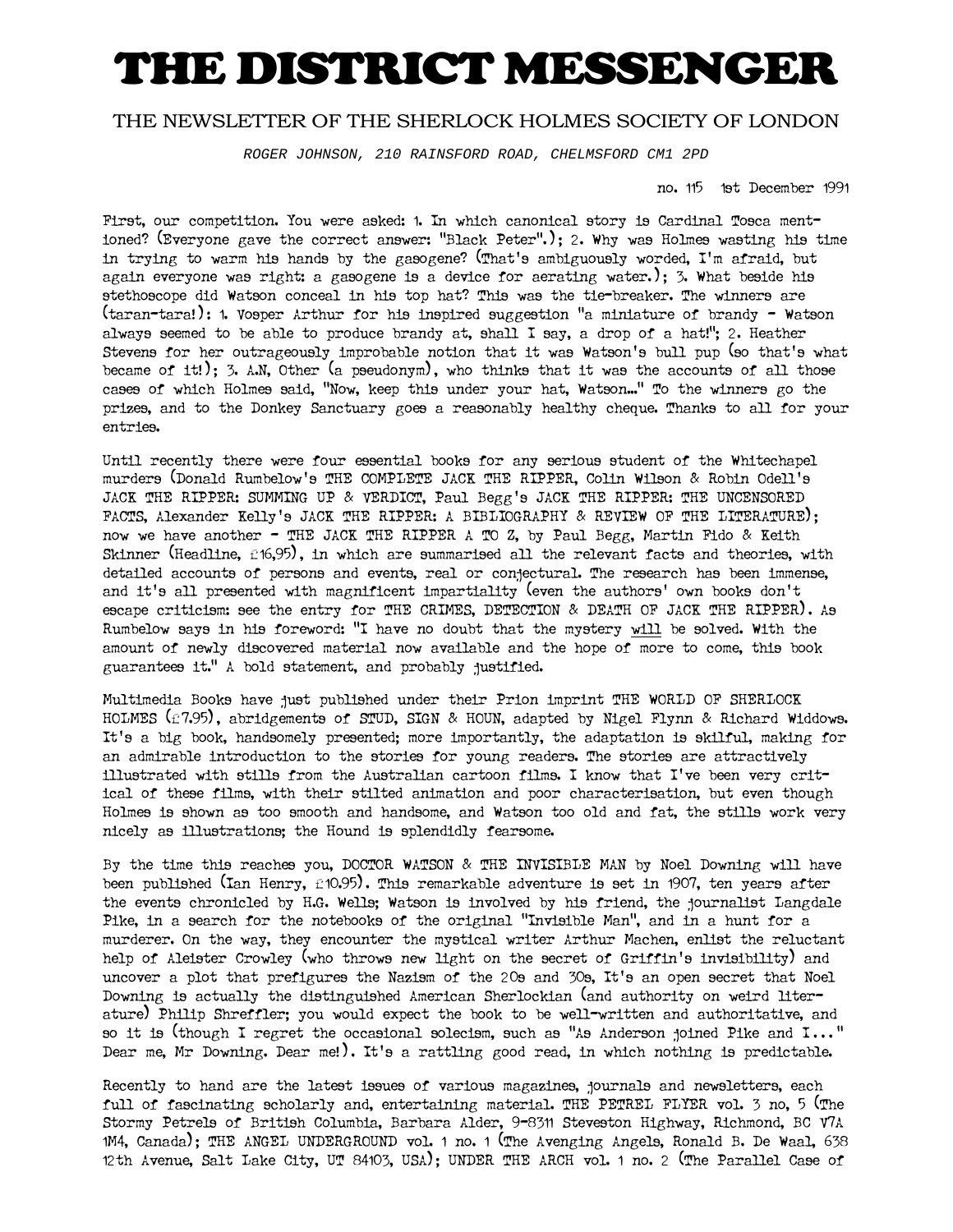St Louis, Joseph J. Eckrich, 7793 Keswick Place, St Louis, M) 63119, USA); THE FRANCO-MIDLAND HARDWARE COMPANY INTERIM REPORT 1991 (The Final Problem Contract Reviewed) (The Stock-Broker's Clerk, 6 Bramham Moor, Hill Head, Fareham, Hampshire P014 3RU) ; VARIETIES OP ASH vol. 1 no. 1 (S.E. Dahlinger, 758 Third Street, Secaucus, NJ 07094, USA) ; THE PRIORY SCHOLARS SCHOOL REPORT no. 7 (Mrs S. Gordon, 69 Kirkland Road, Braunstone, Leicester LE3 2JQ) ; THE SERPENTINE MUSE vol. 10 no. 1 (Evelyn A. Herzog, 360 West 21st Street, Apt 5A, New York, NY 10011, USA) ; and not least THE SHERLOCK HOLMES GAZETTE no. 3 (Theme Publications, 43 Bowleaze Coveway, Weymouth, Dorset DT3 6PL) .

More for Ripperologists: just out is THE RIPPER & THE ROYALS by Melvyn Fairclough (Duckworth, £14.99) ; the foreword is by Joseph Sickert, who's been responsible for an awful amount of nonsense on the subject.

The Reichenbach Centenary Jug, based on a concept by the industrious Peter Horrocks, is now available in a strictly limited edition of 1000. It's a beautiful thing, as those who were lucky enough to attend the launch at the Sherlock Holmes Hotel will know. The jugs will be available at selected retail outlets, but you can reserve one by mail order (or request further details) from Studio Gallery Decorative Editions (50 Caledonian Road, London N1 9DP) . They don't come cheap - the UK price is  $f95 -$  but they really are lovely.

Paula Kirby reminds me that an immense amount of Doyleana and Holmesiana from Rupert Books is available through Murder One, including new assignments from the Gasogene Press and Magico - and the lovely ILLUSTRATED INTERNATIONAL SHERLOCK HOLMES, previously available only in Japan and the USA. If you have any enquiries, please write to Paula at 59 Stonefield, Bar Hill, Cambridge CB3 8TE. On the subject of books, Malibu Graphics (5321 Sterling Center Drive, Westlake Village, CA 91361-4613, USA) have published several comic-strip adventures of Holmes & Watson: SHERLOCK HOLMES: THE WORLD'S GREATEST DETECTIVE by Edith Meiser & Prank Giacoia (\$17.95) ; from the same author and artist SHERLOCK HOLMES: THE RED-HEADED LEAGUE AND OTHER STORIES (\$5.95) (these two draw on the original newspaper strips); and two by Martin Powell - SHERLOCK HOLMES: A CASE OF BLIND PEAR, pitting Holmes against the Invisible Man (\$9.95) and SHERLOCK HOLMES: SCARLET IN GASLIGHT, Holmes versus Dracula (\$9.95) . These issues are fully authorised by the Conan Doyle Estate. Bill Blake asks me to remind all visitors to London (especially those who have to count their pennies - and who doesn't?) to spend a while in the second-hand and remainder bookshops of the Charing Cross Road before rushing off to pay full price for Holmes material.

Karizzma Enterprises (18 Poland Street, London W1V 3DG) , who published the very collectable SHERLOCK HOLMES ALBUM for Granada TV in 1987, have also produced two equally cherishable series of postcards. The first, containing 16 cards, includes 3 stills from the Granada series (Brett & Burke, Brett & Hardwicke, Brett alone) and an eclectic selection of other illustrations: 3 different portraits of Gillette, the poster for the Rathbone HOUND, "A Reverie" from THE STRAND, the Holmes portrait from the Turf cigarette cards, the coloured Dorr Steele illustration to "The Empty House", and the cover pictures from the Murray 2/- editions of THE SIGN OF FOUR, THE ADVENTURES, THE MEMOIRS, THE RETURN and THE VALLEY OF FEAR. The second series contains 32 cards, being stills from each of the 32 adventures so far broadcast (some are interestingly unexpected shots) ; these come in an attractive cardboard "wallet", based on the cover design of THE STRAND MAGAZINE. The cards are on sale, individually or as sets, at the Granada Studios Tour, and the sets can be bought direct from Karizzma by post; the first (Old Style) costs £5.80, and the second (New Style) £11.10. Both prices include postage worldwide (the increased cost of postage overseas is offset by zero-rated VAT) , and the New Style set includes the wallet. All payment in pounds sterling, please, and any customs or other duty is to be paid by the purchaser. There are special rates for bulk orders; please ask Karizzma for details.

On the subject of the Granada series, Michael Cox tells me that THE MASTER BLACKMAILER ("Charles Augustus Milverton") is now scheduled for broadcasting on ITV at 8 pm on the 2nd January. "Something to relieve the hangover?" he suggests. And Bert Coules adds that the Radio 4 series THE MEMOIRS OF SHERLOCK HOLMES, with Clive Merrison & Michael Williams, will begin transmission on the afternoon of Wednesday the 8th January. It's going to be a good January, I think.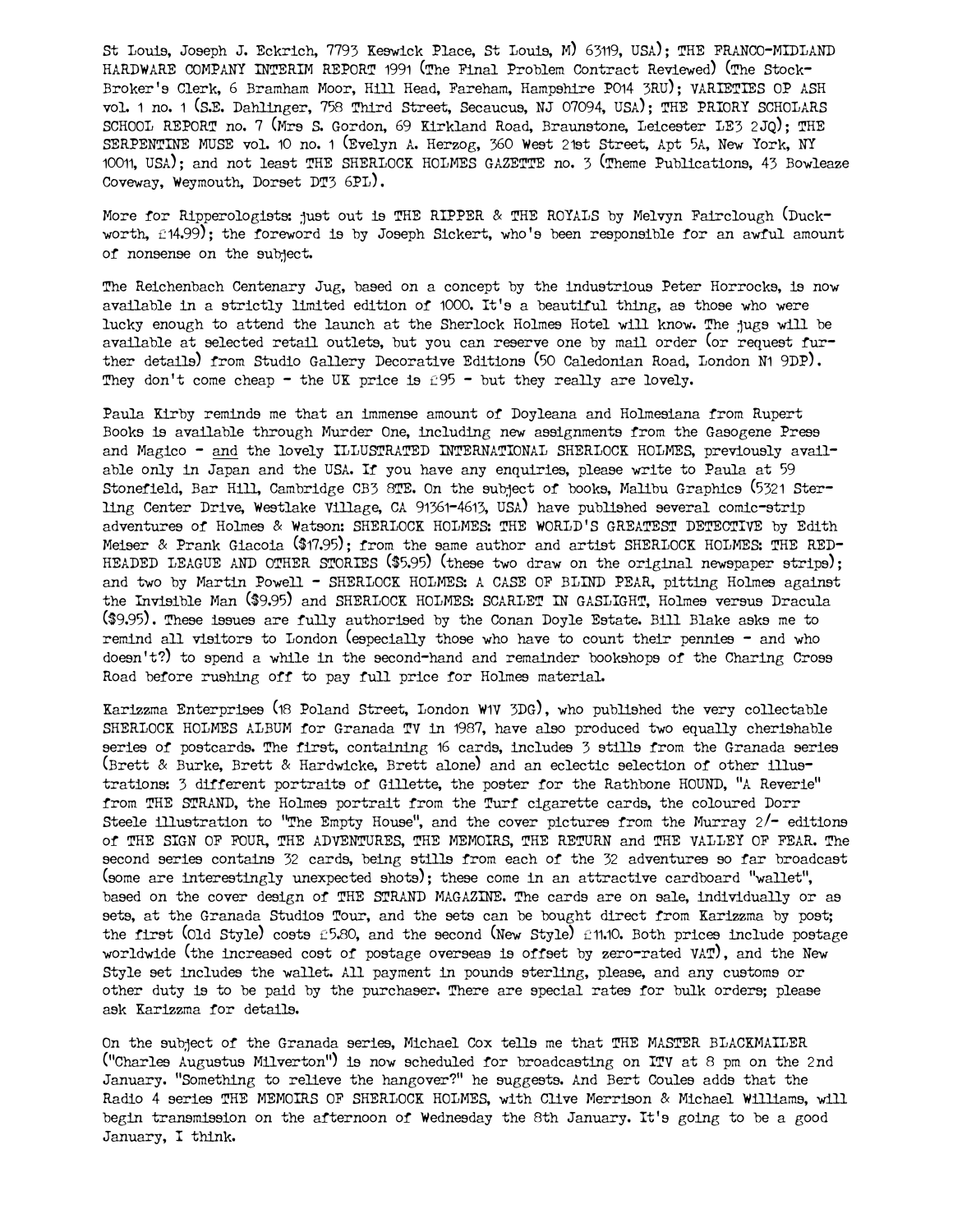From the Solar Pons Society of London and (separately) from Geoffrey Stavert, I've received the latest catalogue of Radio Spirits Inc. (PO Box 2141, Schiller Park, Illinois 60176, USA) . This is a listing of over 2000 radio recordings, mostly from the 30s, 40s and 50s, and mostly American. Sherlock Holmes is represented by a small selection from the Gielgud/Richardson series and the Hobbs/Shelley series, and by two sets of unabridged readings by "the famous voice actor Charles Fuller". Besides Holmes, there's treasure here for the lover of radio dramas CHARLIE McCARTHY, DRAGNET, GUNSMOKE, INNER SANCTUM, THE MERCURY THEATRE ON THE AIR (including Orson Welles' adaptation of Gillette's play) , SUSPENSE... Basic cost of each one-hour tape is \$6, which is very reasonable.

Geoffrey also mentions that an American member and his wife will be staying in London at the St Giles Hotel (Bedford Avenue, WC1; phone 071-636 8616) from the 3rd to the 9th December. This is John E. Pforr of Timonium, Maryland. He'd like to meet any available British members for a drink and a chat. John is the co-author of the Franco-Midland Hardware Company Bond no. 001, SHERLOCK HOLMES & SCOTLAND YARD.

I've received a catalogue from Esdevium Games (6 Wellington Street, Aldershot, Hants. GU11 1DZ; phone 0252 311443) , who stock a quite mind-boggling selection of board games and computer games (and probably other kinds) , including the now-classic CONSULTING DETECTIVE and 221B BAKER STREET, together with the additional cases. There's also a Sherlock Holmes card game. Contact Esdevium for details.

John Brazzill tells of a "pub" in the suburbs of Barcelona, called The Sherlock Holmes ("I hear of Sherlock everywhere...") - "no obvious connection inside except for the fact it's like walking into a 19th century pub, all dark oak and a very English looking bar, but all Spanish beers!" He adds that LOS ARCHIVOS DE BAKER STREET have now reached the fourth volume, a Spanish translation of SHERLOCK HOLMES & THE MYSTERIOUS FRIEND OF OSCAR WILDE by Russell A. Brown. Like the earlier volumes, it's beautifully presented.

Isabel Mitchell has sent a copy of a letter from the Scotland Region of the Federation of Master Builders (540 Gorgie Road, Edinburgh; phone 031-337 3602) , advising that the limited edition of Sherlock Holmes medals, commemorating the unveiling of the Holmes statue in Edinburgh, is now ready. Each medal costs the rather remarkable sum of  $£50$ , including postage. They can be ordered by sending a cheque to the above address.

Jim Clark (29 Langridge, Rhyl Street, London NW5 4LY) is looking to increase his collection of Sherlock Holmes on video. He's particularly keen to obtain any of the BBC episodes from the Douglas Wilmer and Peter Cushing series, and would be happy to swap copies of some of the rarities already in his possession, including all the Ronald Howard series, a number of the Eille Norwood films, Reginald Owen's A STUDY IN SCARLET, and the John Longden THE MAN WITH THE TWISTED LIP. (The mouth waters  $\ldots$ )

Michael Cox has very kindly sent a copy of THE SHERLOCK HOLMES REVIEW, vol. 3 no. 2, containing a good long article by Michael himself about the making of the Granada TV series. The SHR is yet another very worthwhile journal, handsomely presented and full of interest. A four-issue subscription costs \$15 (overseas \$20) from PO Box 583, Zionsville, Indiana 46077, USA.

From John E. Stephenson and Syd Goldberg, news of a Chicago Sherlock Holmes Center, at the Harold Washington Library in downtown Chicago. The Center was opened officially on the 9th November; Peter Blau was a guest speaker, and anything Peter lends his presence to can't be bad.

The Conan Doyle (Crowborough) Establishment will unveil a memorial to Sir Arthur Conan Doyle in Crowborough on Saturday the 23rd May 1992. This will be a momentous occasion - for one thing, at last Sir Arthur is being properly honoured for himself and not just for Sherlock Holmes. If you'd like full details, please contact the Establishment's Media Liaison Officer, Philip Weller, at 6 Bramham Moor, Hill Head, Fareham, Hants. P014 3RU.

John Ruyle (521 Vincente Avenue, Berkeley, CA 94707) is offering a strictly limited edition of just 76 copies of THE BULL PUP. "This slim collection contains 27 remarkable paraphrastic quartets, and is capped by a short poem by Holmes himself, culled from the pages of STUD